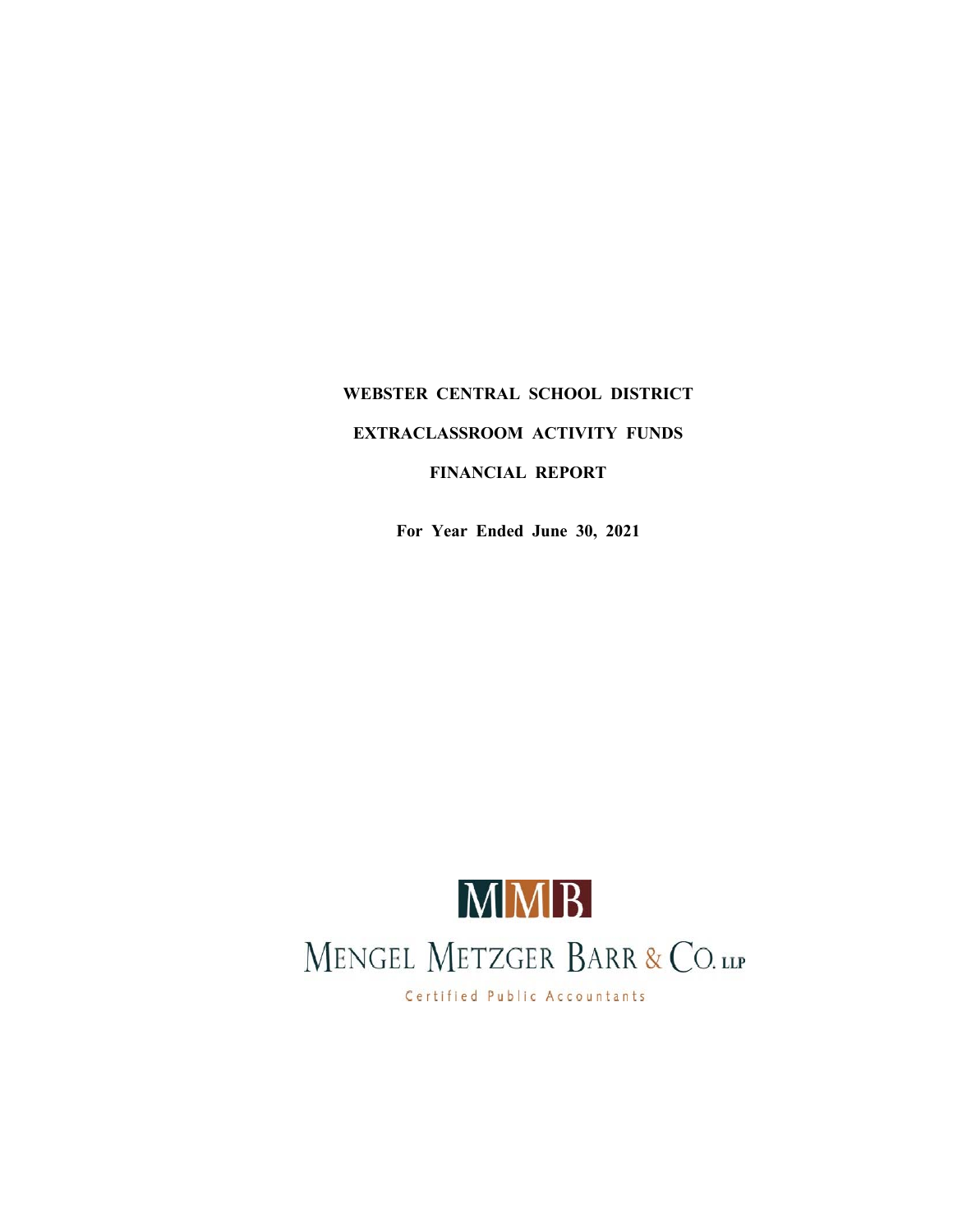# **T A B L E O F C O N T E N T S**

| Independent Auditors' Report                                              | $1 - 2$ |
|---------------------------------------------------------------------------|---------|
| Statement of Cash Receipts and Disbursements for year ended June 30, 2021 | $3 - 5$ |
| Notes to Financial Statement                                              | 6       |
| Auditors' Findings and Evaluation                                         | $7 - 8$ |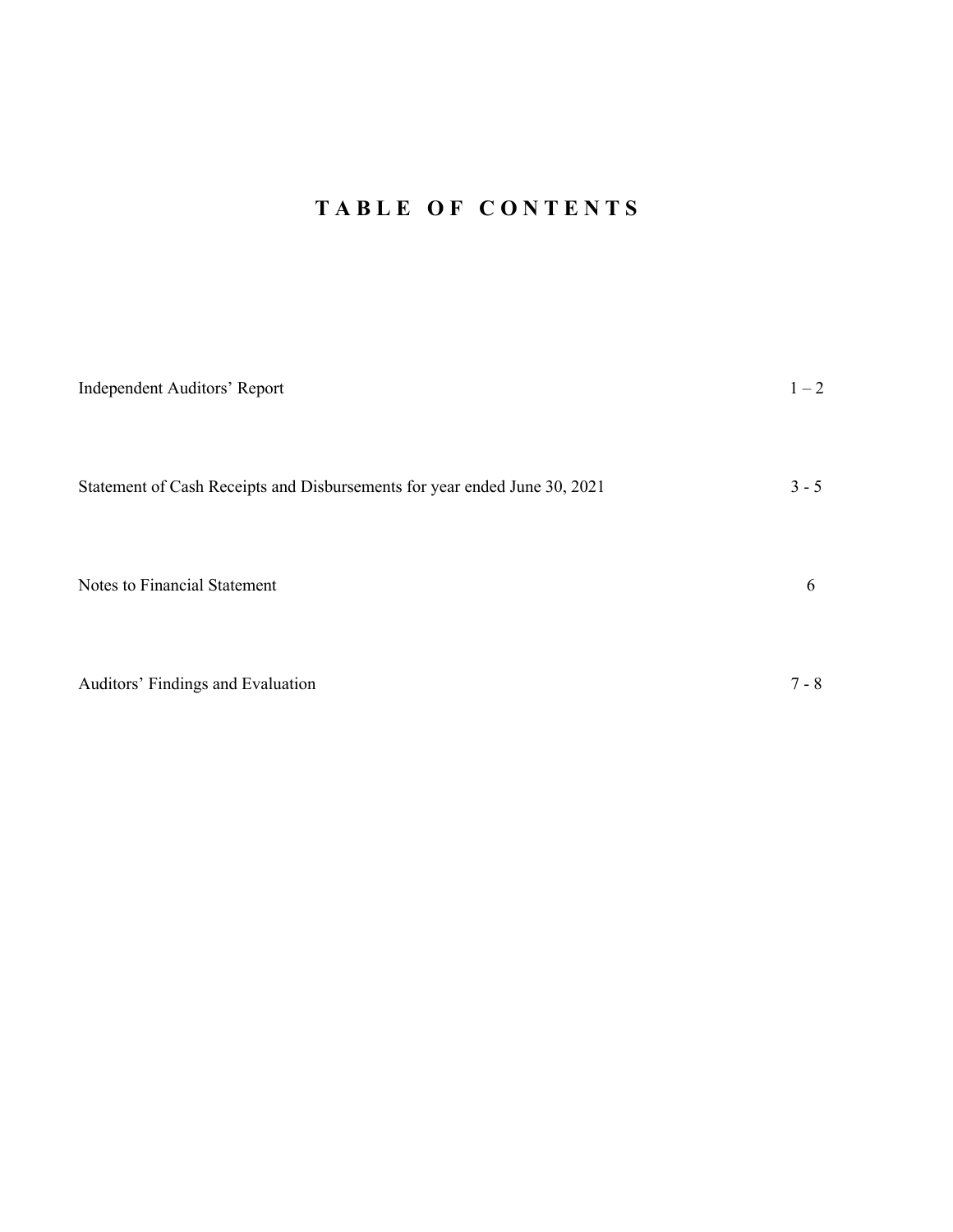

## **INDEPENDENT AUDITORS' REPORT**

To the Board of Education Webster Central School District, New York

We have audited the accompanying statement of cash receipts and disbursements of the Extraclassroom Activity Funds of the Webster Central School District for the year ended June 30, 2021 and the related notes to the financial statement.

#### *Management's Responsibility for the Financial Statement*

Management is responsible for the preparation and fair presentation of this financial statement in accordance with the cash basis of accounting described in Note 1; this includes determining that the cash basis of accounting is an acceptable basis for the preparation of the financial statement in the circumstances. Management is also responsible for the design, implementation, and maintenance of internal control relevant to the preparation and fair presentation of the financial statement that is free from material misstatement, whether due to fraud or error.

#### *Auditor's Responsibility*

Our responsibility is to express an opinion on this financial statement based on our audit. We conducted our audit in accordance with auditing standards generally accepted in the United States of America. Those standards require that we plan and perform the audit to obtain reasonable assurance about whether the financial statement is free from misstatement.

An audit involves performing procedures to obtain audit evidence about the amounts and disclosures in the financial statement. The procedures selected depend on the auditor's judgment, including the assessment of the risks of material misstatement of the financial statement, whether due to fraud or error. In making those risk assessments, the auditor considers internal control relevant to the District's preparation and fair presentation of the financial statement in order to design audit procedures that are appropriate in the circumstances, but not for the purpose of expressing an opinion on the effectiveness of the District's internal control. Accordingly, we express no such opinion. An audit also includes evaluating the appropriateness of accounting policies used and the reasonableness of significant accounting estimates made by management, as well as evaluating the overall presentation of the financial statement.

We believe that the audit evidence we have obtained is sufficient and appropriate to provide a basis for our audit opinion.

100 Chestnut Street | Suite 1200 | Rochester, NY 14604 | P 585.423.1860 | F 585.423.5966 | mengelmetzgerbarr.com Additional Offices: Elmira, NY . Canandaigua, NY . Hornell, NY . An Independent Member of the BDO Seidman Alliance

1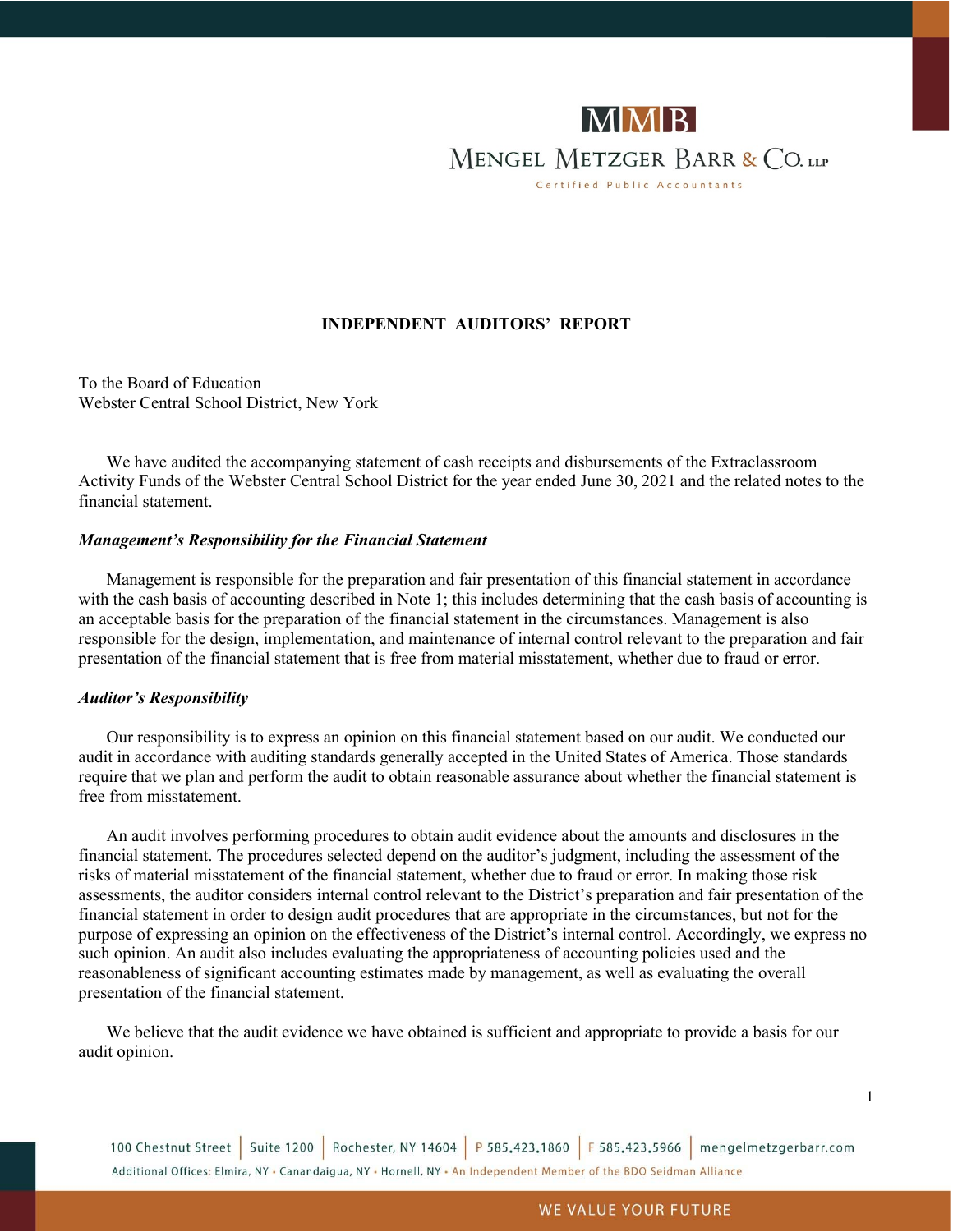### *Basis for Qualified Opinion*

Internal accounting controls are limited over the cash receipts from the point of collection to the time of submission to the Central Treasurer. Accordingly, it was impracticable to extend our audit of such receipts beyond the amounts recorded.

### *Qualified Opinion*

In our opinion, except for the possible effects of the matter discussed in the basis for qualified opinion paragraph, the financial statement referred to in the first paragraph presents fairly, in all material respects, the cash receipts and disbursements of the Extraclassroom Activity Funds of Webster Central School District for the year ended June 30, 2021, in accordance with the cash basis of accounting as described in Note 1.

### *Basis of Accounting*

We draw attention to Note 1 of the financial statement, which describes the basis of accounting. This financial statement is prepared on the cash basis of accounting, which is a basis of accounting other than accounting principles generally accepted in the United States of America. Our opinion is not modified with respect to that matter.

Mongel, Metzgev, Barr) & Co. LLP

Rochester, New York December 15, 2021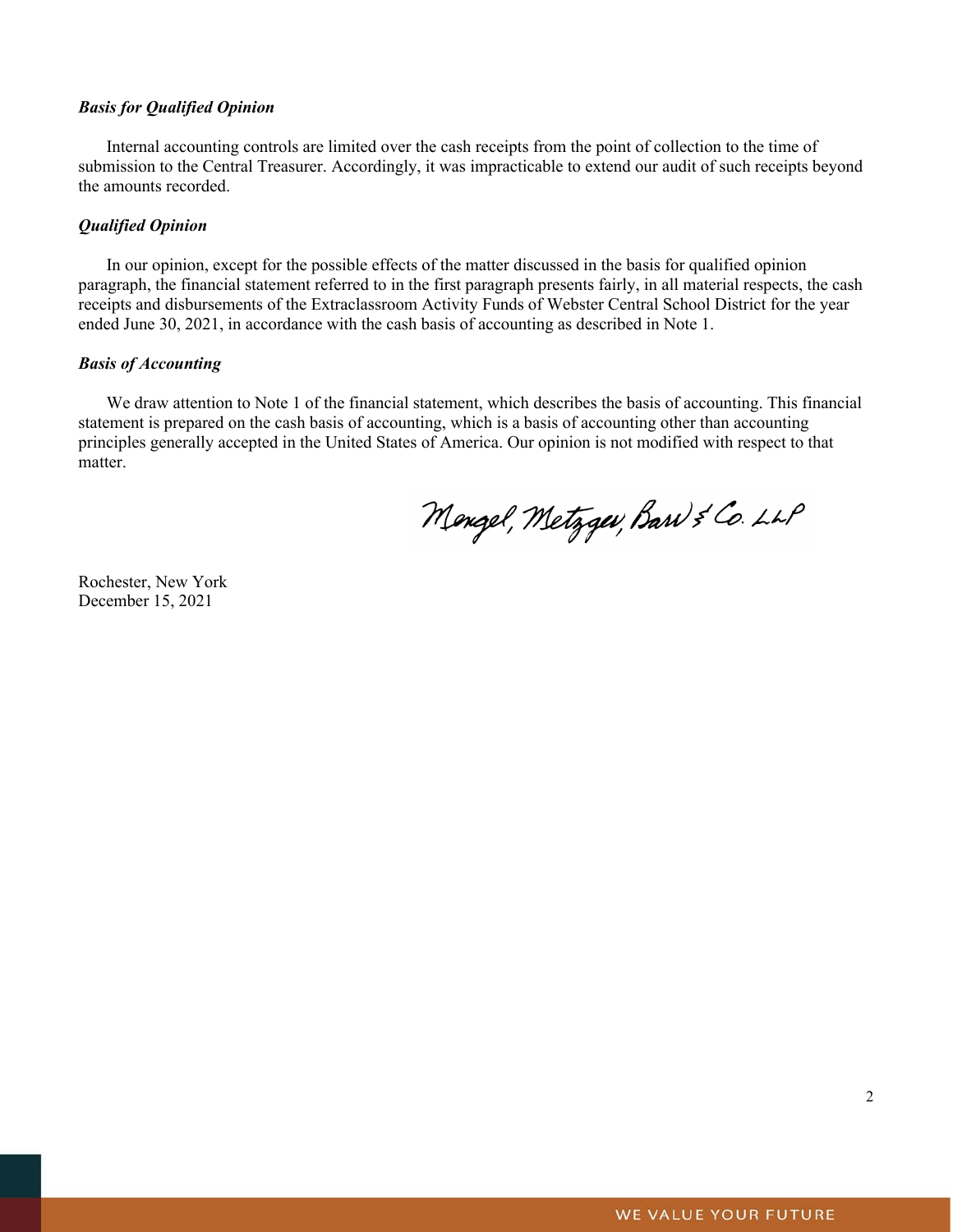## **EXTRACLASSROOM ACTIVITY FUNDS**

## **STATEMENT OF CASH RECEIPTS AND DISBURSEMENTS**

## **For Year Ended June 30, 2021**

|                                 | <b>Cash Balance</b>                  |                       | Disburse-              | <b>Cash Balance</b>                  |
|---------------------------------|--------------------------------------|-----------------------|------------------------|--------------------------------------|
| <b>Thomas High School:</b>      | <b>July 1, 2020</b>                  | <b>Receipts</b>       | ments                  | June 30, 2021                        |
| Class of 2020                   | \$<br>2,224                          | $\mathbb{S}$<br>820   | $\mathsf{\$}$<br>3,044 | \$                                   |
| Class of 2021                   | 22,603                               | 30,423                | 53,026                 |                                      |
| Class of 2022                   | 23,617                               | 8,410                 | 13,119                 | 18,908                               |
| Class of 2023                   | 27,644                               | 510                   | 6,486                  | 21,668                               |
| Class of 2024                   | 500                                  | 20,337                | 1,898                  | 18,939                               |
| Art Club                        | 70                                   |                       |                        | 70                                   |
| <b>Best Buddies</b>             | 549                                  | 155                   | 155                    | 549                                  |
| Care Club                       |                                      | 200                   | 108                    | 92                                   |
| Chorus                          | 339                                  |                       | 32                     | 307                                  |
| <b>Concert Band</b>             | 94                                   |                       |                        | 94                                   |
| Dance Team                      | 329                                  |                       |                        | 329                                  |
| Drama Club                      | 9,870                                | 396                   | 254                    | 10,012                               |
| D.R.E.A.M Club                  | 596                                  |                       | 120                    | 476                                  |
| Earth Club                      |                                      | 438                   |                        | 438                                  |
| <b>FBLA</b>                     | 293                                  | 48                    | 36                     | 305                                  |
| France Club                     | 251                                  |                       |                        | 251                                  |
| Improv Club                     | $\overline{2}$                       |                       | $\overline{2}$         |                                      |
| Key Club                        | 193                                  | 469                   | 445                    | 217                                  |
| <b>LOTE Club</b>                | 705                                  |                       |                        | 705                                  |
| Model UN                        | 114                                  |                       |                        | 114                                  |
| Math Club                       | 389                                  |                       |                        | 389                                  |
| Musical                         | 11,368                               | 12,833                | 17,338                 | 6,863                                |
| National Honor Society          | 1,928                                | 2,660                 | 2,661                  | 1,927                                |
| Orchestra                       | 2,623                                |                       | 135                    | 2,488                                |
| Rotary Interact                 | 1,161                                | 615                   | 518                    | 1,258                                |
| Science Olympiad                | 1,017                                |                       |                        | 1,017                                |
| Ski-N-Board Club                | 2,004                                |                       |                        | 2,004                                |
| Special Olympics                | 719                                  |                       | 719                    |                                      |
| Speech & Debate                 | 256                                  |                       |                        | 256                                  |
| Student Council #1              | 5,079                                | 6,383                 | 861                    | 10,601                               |
| Student Council #2              | 89                                   |                       |                        | 89                                   |
| Wind Ensemble                   | 3,745                                | 94                    | 425                    | 3,414                                |
| Yearbook                        | 1,075                                | 8,335                 | 7,726                  | 1,684                                |
| Sales Tax 4%                    | 23                                   | 20                    | 34                     | 9                                    |
| Sales Tax 8%                    | 422                                  | 456                   | 433                    | 445                                  |
| <b>Total Thomas High School</b> | $\boldsymbol{\mathsf{S}}$<br>121,891 | $\mathbf S$<br>93,602 | $\overline{S}$ 109,575 | $\boldsymbol{\mathsf{S}}$<br>105,918 |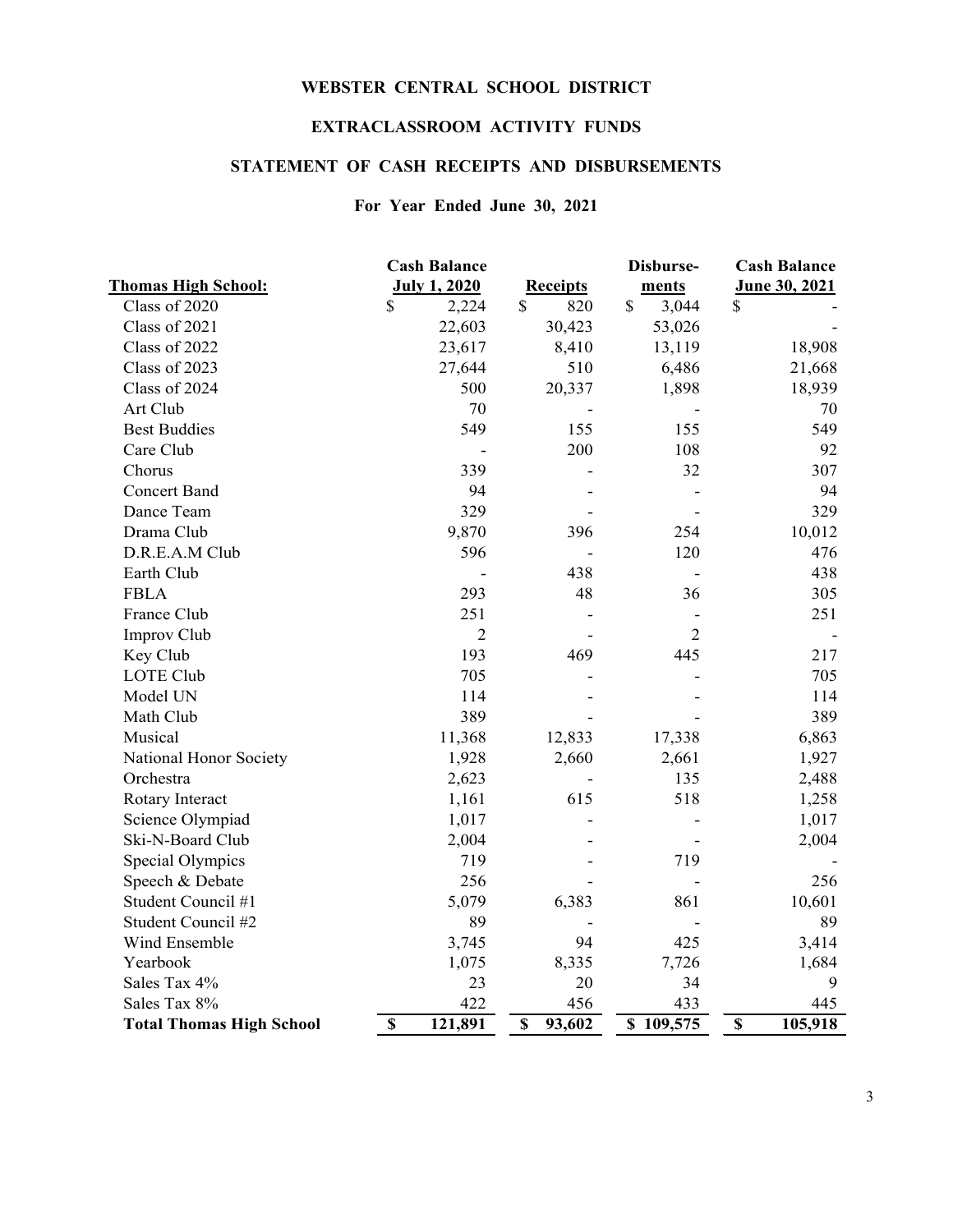| <b>Schroeder High School:</b>      | <b>Cash Balance</b><br><b>July 1, 2020</b> | <b>Receipts</b> | Disburse-<br>ments                  | <b>Cash Balance</b><br>June 30, 2021 |
|------------------------------------|--------------------------------------------|-----------------|-------------------------------------|--------------------------------------|
| Class of 2020                      | \$<br>1,169                                | \$              | \$<br>1,169                         | \$                                   |
| Class of 2021                      | 271                                        | 19,102          | 12,854                              | 6,519                                |
| Class of 2022                      | 21,259                                     | 13,073          | 15,298                              | 19,034                               |
| Class of 2023                      | 10,705                                     | 2,160           | 1,000                               | 11,865                               |
| Class of 2024                      |                                            | 1,169           | 168                                 | 1,001                                |
| <b>Best Buddies</b>                | 114                                        |                 |                                     | 114                                  |
| Chorus                             | 824                                        |                 | 81                                  | 743                                  |
| <b>Concert Band</b>                | 79                                         |                 | 77                                  | 2                                    |
| Drama Club (Fall Play)             | 1,811                                      | 2,678           | 746                                 | 3,743                                |
| <b>FBLA</b>                        | 962                                        |                 |                                     | 962                                  |
| <b>FEA</b>                         | 403                                        |                 | 129                                 | 274                                  |
| Key Club                           | 239                                        | 39              | 143                                 | 135                                  |
| Library                            | 123                                        |                 | 61                                  | 62                                   |
| Link Crew                          | 97                                         | 170             |                                     | 267                                  |
| Math League                        | 586                                        | 200             | 263                                 | 523                                  |
| National Honor Society             | 5,557                                      | 1,530           | 1,381                               | 5,706                                |
| Orchestra                          | 2,226                                      | 2,074           | 736                                 | 3,564                                |
| Reveille (Yearbook)                | 6,436                                      | 5,641           | 424                                 | 11,653                               |
| Rotary Interact / Cultural Arts    | 527                                        |                 |                                     | 527                                  |
| Science Olympiad                   | 289                                        | 110             | 196                                 | 203                                  |
| Show Choir                         | 2,141                                      |                 | 744                                 | 1,397                                |
| Ski Club                           | 3,658                                      |                 |                                     | 3,658                                |
| Speech & Debate                    | 342                                        | 552             | 628                                 | 266                                  |
| <b>Student Council</b>             | 6,636                                      | 1,033           | 3,123                               | 4,546                                |
| Tri-M                              | 511                                        |                 | 237                                 | 274                                  |
| Wind Ensemble                      | 208                                        |                 | 206                                 | $\overline{2}$                       |
| Sales Tax 4 %                      | 38                                         |                 | 38                                  |                                      |
| Sales Tax 8%                       | 133                                        | 1,455           | 1,445                               | 143                                  |
| <b>Total Schroeder High School</b> | \$<br>67,344                               | 50,986<br>\$    | $\boldsymbol{\mathsf{S}}$<br>41,147 | \$<br>77,183                         |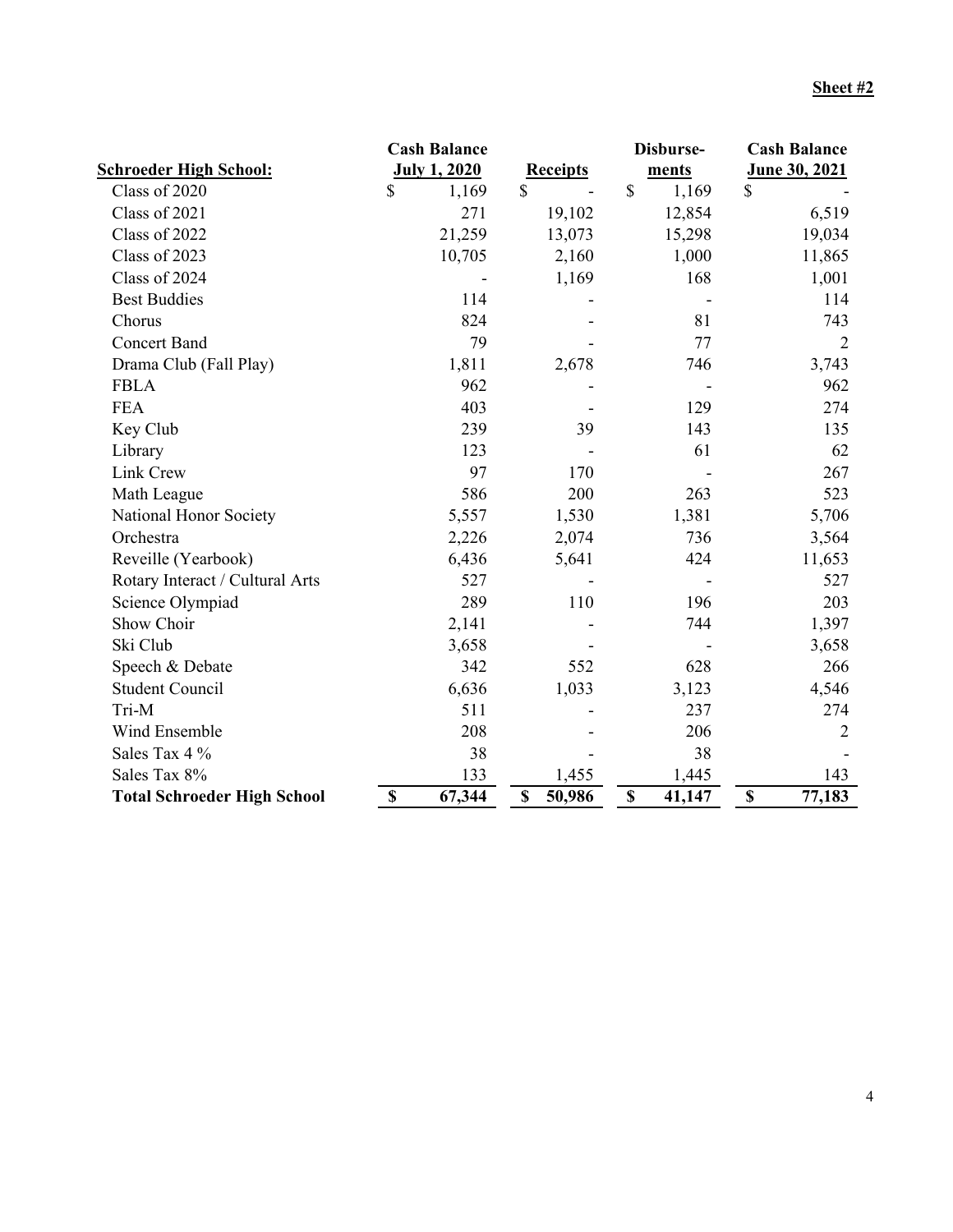|                                    |                    | <b>Cash Balance</b> |                           |                 |                           | Disburse- |                           | <b>Cash Balance</b> |
|------------------------------------|--------------------|---------------------|---------------------------|-----------------|---------------------------|-----------|---------------------------|---------------------|
| <b>Willink Middle School:</b>      |                    | <b>July 1, 2020</b> |                           | <b>Receipts</b> |                           | ments     |                           | June 30, 2021       |
| Band                               | \$                 | 74                  | \$                        |                 | \$                        |           | \$                        | 74                  |
| Drama Club                         |                    | 20,260              |                           | 593             |                           | 5,886     |                           | 14,967              |
| Lego Club                          |                    | 133                 |                           |                 |                           |           |                           | 133                 |
| Library                            |                    | 1,981               |                           |                 |                           | 147       |                           | 1,834               |
| Ski Club                           |                    | 2,905               |                           | 85              |                           |           |                           | 2,990               |
| <b>Student Council</b>             |                    | 14,299              |                           |                 |                           | 438       |                           | 13,861              |
| Student / Parent Band              |                    | 298                 |                           |                 |                           |           |                           | 298                 |
| <b>Student Run Play</b>            |                    | 4,771               |                           |                 |                           | 703       |                           | 4,068               |
| <b>Washington Trip</b>             |                    | 139,397             |                           | 36,549          |                           | 121,613   |                           | 54,333              |
| Yearbook                           |                    | 5,162               |                           | 1,640           |                           | 932       |                           | 5,870               |
| <b>Total Willink Middle School</b> | $\mathbb{S}$       | 189,280             | $\boldsymbol{\mathsf{S}}$ | 38,867          | $\boldsymbol{\mathsf{S}}$ | 129,719   | $\mathbb{S}$              | 98,428              |
| <b>Spry Middle School:</b>         |                    |                     |                           |                 |                           |           |                           |                     |
| <b>Builders Club</b>               | $\mathbf S$        | 2,877               | \$                        | 80              | \$                        | 262       | $\boldsymbol{\mathsf{S}}$ | 2,695               |
| Drama Club                         |                    | 23,716              |                           | 532             |                           | 4,484     |                           | 19,764              |
| Library Club                       |                    | 1,413               |                           |                 |                           |           |                           | 1,413               |
| School Band                        |                    | 1,761               |                           | 584             |                           | 639       |                           | 1,706               |
| Ski Club                           |                    | 2,892               |                           |                 |                           | 15        |                           | 2,877               |
| <b>Student Council</b>             |                    | 15,271              |                           | 2,778           |                           | 4,474     |                           | 13,575              |
| <b>Washington Trip</b>             |                    | 93,974              |                           | 50,280          |                           | 67,844    |                           | 76,410              |
| Yearbook                           |                    | 3,663               |                           | 2,210           |                           | 5,657     |                           | 216                 |
| Sales Tax 8%                       |                    | 89                  |                           | 101             |                           | 91        |                           | 99                  |
| Sales Tax 4%                       |                    | (11)                |                           | 11              |                           |           |                           |                     |
| <b>Total Spry Middle School</b>    | $\mathbf{\hat{s}}$ | 145,645             | $\mathbf S$               | 56,576          | $\boldsymbol{\mathsf{S}}$ | 83,466    | $\mathbb{S}$              | 118,755             |
| <b>GRAND TOTAL</b>                 | \$                 | 524,160             | \$                        | 240,031         | \$                        | 363,907   | \$                        | 400,284             |

( ) Denote red figure

(See accompanying notes to financial statement)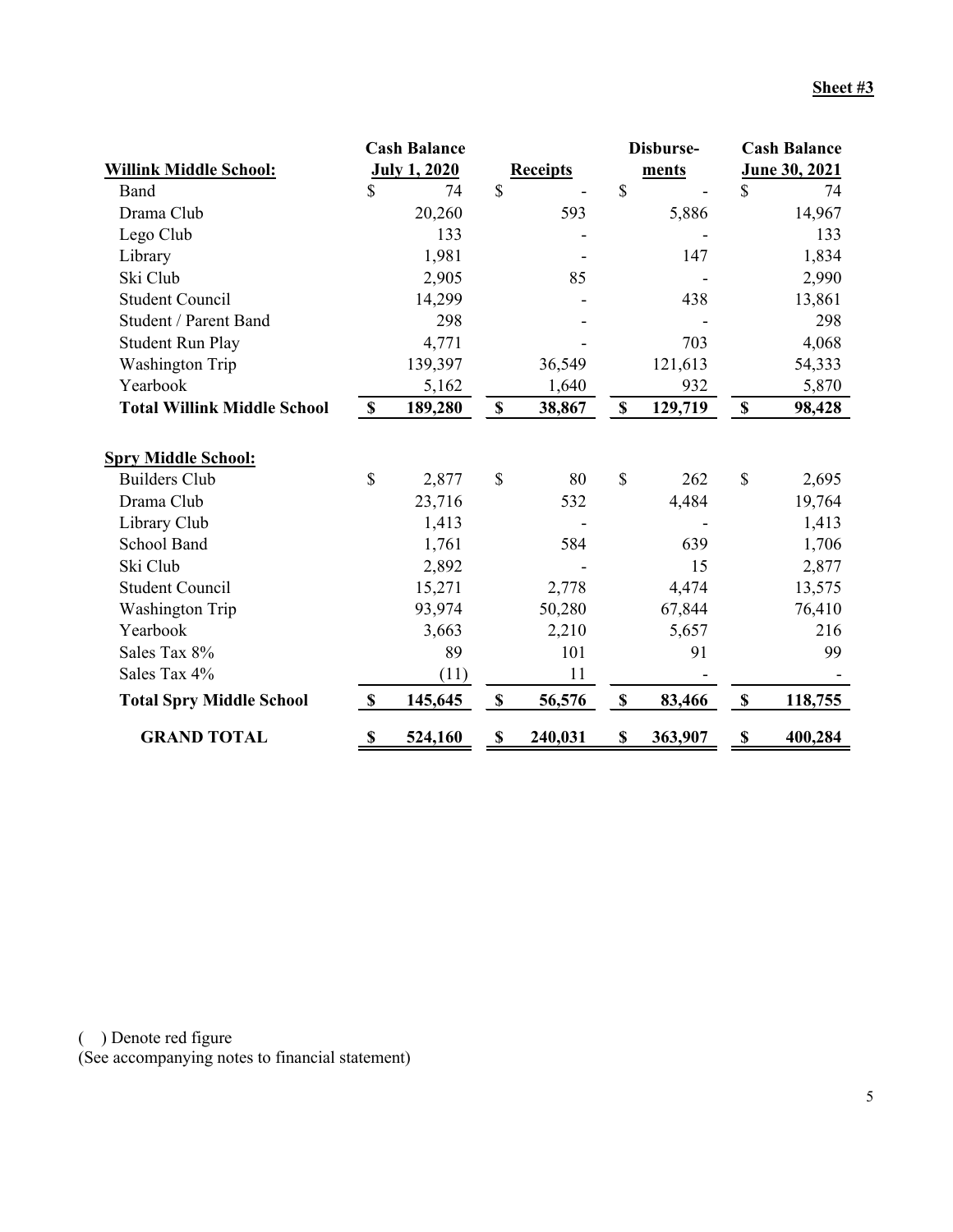## **EXTRACLASSROOM ACTIVITY FUNDS**

## **NOTES TO FINANCIAL STATEMENT**

**June 30, 2021**

## **(Note 1) Accounting Policy:**

The transactions of the Extraclassroom Activity Funds are considered part of the reporting entity of the Webster Central School District. Consequently, the cash balances are included in the financial statements of the School District as part of the Custodial Fund.

The accounts of the Extraclassroom Activity Funds of the Webster Central School District are maintained on a cash basis, and the statement of cash receipts and disbursements reflects only cash received and disbursed. Therefore, receivables and payables, inventories, long-lived assets, and accrued income and expenses, which would be recognized under generally accepted accounting principles, and which may be material in amount, are not recognized in the accompanying financial statement.

#### **(Note 2) Cash and Cash Equivalents:**

Cash and cash equivalents is comprised of four checking accounts. The balance in these accounts is fully covered by FDIC Insurance.

## **(Note 3) COVID-19**

On January 30, 2020, the World Health Organization (WHO) announced a global health emergency because of a new strain of coronavirus originating in Wuhan, China (the "COVID-19 outbreak") and the risk to the international community as the virus spreads globally beyond its point of origin. In March 2020, the WHO classified the COVID-19 outbreak as a pandemic, based on the rapid increase in exposure globally.

The full impact of the COVID-19 outbreak continues to evolve as of the date of this report. As such, limited activities and student involvement in the Extraclassroom activities and transactions have resulted from the date of closure through the end of the 2020-21 fiscal year.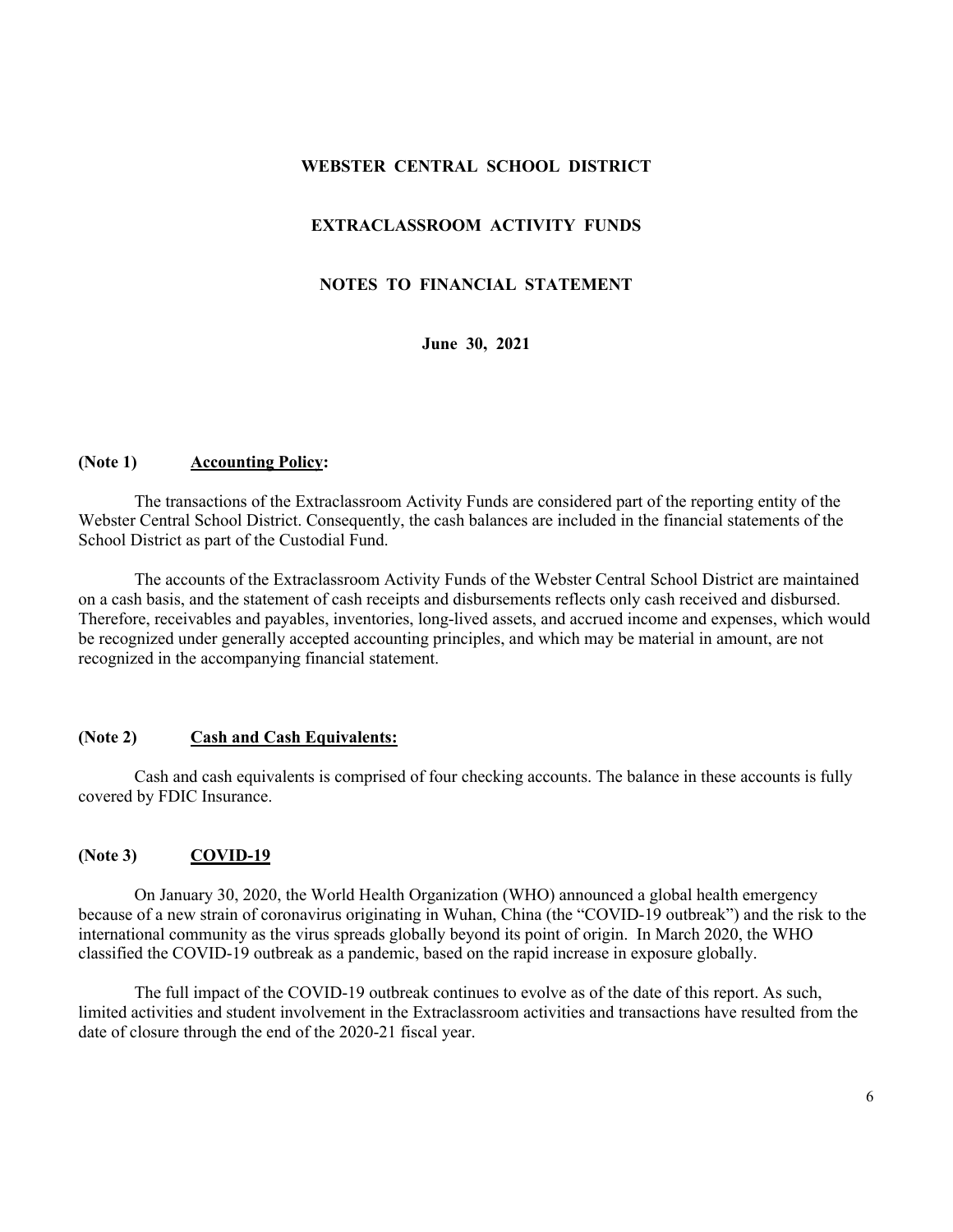## **EXTRACLASSROOM ACTIVITY FUNDS**

## **AUDITORS' FINDINGS AND EVALUATION**

We have examined the statement of cash receipts and disbursements of the Webster Central School District's Extraclassroom Activity Funds for the year ended June 30, 2021. As part of our examination, we made a study and evaluation of the system of internal accounting control to the extent we deemed necessary to render our opinion.

There are inherent limitations in considering the potential effectiveness of any system of internal accounting control. Human errors, mistakes of judgment and misunderstanding of instructions limit the effectiveness of any control system. In particular, cash being handled by numerous students and faculty advisors at various functions provides an atmosphere of limited control over those receipts.

A deficiency in internal control exists when the design or operation of a control does not allow management or employees, in the normal course of performing their assigned functions, to prevent, or detect and correct misstatements on a timely basis. A material weakness is a deficiency, or combination of deficiencies, in internal control, such that there is a reasonable possibility that a material misstatement of the District's financial statements will not be prevented, or detected and corrected on a timely basis.

Our consideration of internal control was for the limited purpose described in the first paragraph and was not designed to identify all deficiencies in internal control that might be deficiencies, significant deficiencies, or material weaknesses. We did not identify any deficiencies in internal control that we consider to be material weaknesses, as defined above.

#### **Schroeder High School:**

## **Prior Year Deficiency Pending Corrective Action –**

## **Reconciliations**

Our examination revealed one instances in the Student Council where no reconciliation of items sold to total cash collected was prepared.

#### **Spry Middle School:**

#### **Prior Year Deficiency Pending Corrective Action –**

#### **Drama Club**

During the course of our examination we noted that the Drama Club Faculty Advisor is preparing the profit and loss statements without student involvement. In addition, the student treasurer is not involved with maintaining a separate set of books.